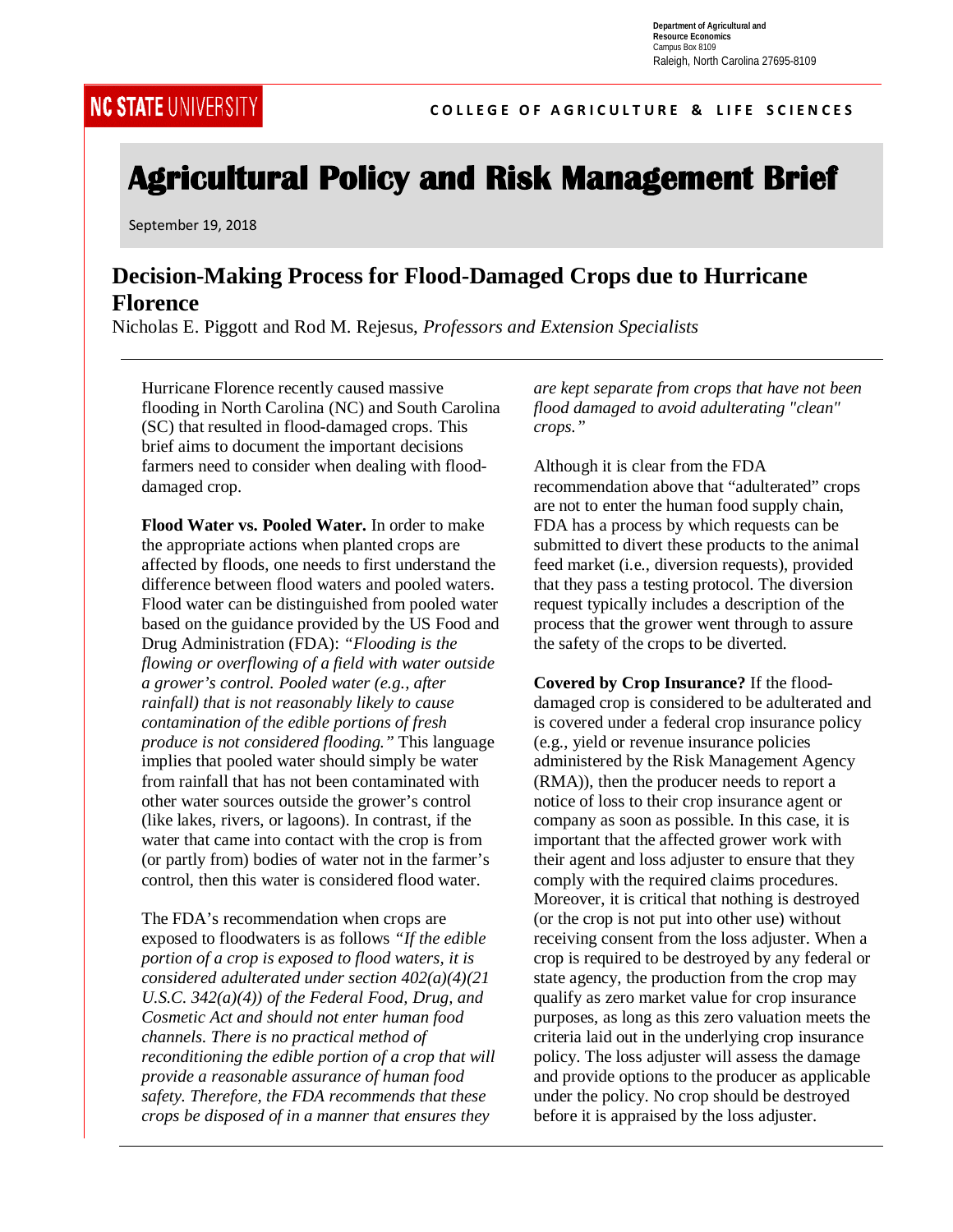**Calculating the Break-Even Yield**. From the discussion above, it is clear that only crops damaged by pooled water could still be marketed and sold. To determine whether or not to harvest and sell crops that have been damaged by pooled water, a breakeven yield needs to be calculated.

The following information needs to be gathered (or estimated) to calculate the break-even yield. First, information about the *market price* (e.g., in dollars per bushel for grain crops) one would expect to receive for the damaged crop is needed. The market price used here should be net of all quality discounts applied for damage. It is important that samples of the crop damaged by pooled water be taken to the local buyer for them to evaluate the amount of discounts applicable.

Second, the *harvest cost* (in dollars per acre) need to be estimated, which is the total cost the grower would incur if he/she is to harvest the crop and deliver it to the local buyer. The break-even yield is then simply equal to the harvest cost divided by the market price:

Break-Even Yield =  $\frac{\text{Harvest Cost (\$/ac)}}{\text{Market Price (\$/bu)}}$ .

The break-even yield is the minimum yield required in order to make it economically profitable to harvest the crop damaged by pooled water.

A break-even yield matrix that shows the break-even yields for various combinations of harvest cost and market prices may also be useful, especially if there is uncertainty in the harvest cost and market price estimates. An example of this matrix for damaged soybeans is presented in Table 1. In this case, the break-even yield is 4.2 bu/ac if soybean price is at \$9.50/bu and harvest cost is at \$40/bu. Thus, it is not economical to harvest the damaged soybean if the yield you expect is less than 4.2 bu/ac. In general, a producer should not harvest a crop damaged by pooled water if the yield he/she can expect to get from this damaged crop is less than the break-even yield. Hence, one is in a net loss situation where the revenues expected to be received for harvesting the crop is less that the cost of doing so.

In the break-even calculation above, we assume that the damage is from pooled water and the crop is

still to be sold in the food supply chain. However, as we noted above, one can sell the crops damaged by flood waters (e.g., adulterated crops) in the animal feed market as long as a diversion request is submitted and approved by the proper authorities (e.g., the NC Dept. of Agriculture and Consumer Services (NCSDA&CS). The same break-even yield calculation and decision process (whether to harvest/sell or not) can be used as above, except that the market price to be used should be the price the producer expects to receive for the crop to be sold as animal feed (i.e., not the food market price).

#### **Crop insurance for Pooled Water Damage**.

The "break-even yield" decision process described above (for pooled-water-damage) would be straightforward if the crops affected are not covered under the federal crop insurance program. If the crop is indeed covered by federal crop insurance products, then the loss adjuster's appraised yield of the crop damaged by pooled water and the yield/revenue guarantee for the policy are also important factors in the farmer's decision of whether or not to harvest the crop.

For example, assume that a soybean crop is covered under a revenue protection (RP) policy and the planted price (and eventual harvest price) used for the coverage is \$10 (i.e., for simplicity we assume that the crop insurance price at planting and at harvest is the same). Say, the producer had an average yield (also called actual production history (APH)) of 36 bu/ac and he/she bought an RP policy at the 75% coverage level. These figures suggest that the guaranteed yield is 27 bu/ac  $(36 \times 0.75 = 27)$  and the guaranteed revenue is  $$270/ac$  (27 yield guarantee  $\times$  \$10). This means that if revenue falls below \$270 the RP policy will pay out an indemnity.

Let us further assume that after the crop was damaged by pooled water, the loss adjuster evaluated the damaged crop and established the appraised yield to be 5 bu/ac (i.e., this is the amount that can be harvested based on the loss adjuster assessment). Therefore, the actual revenue (for insurance purposes) that the producer can get based on this appraisal is \$50/ac  $(5 \text{ bu/ac} \times $10/\text{bu} \text{ crop}$  insurance harvest price).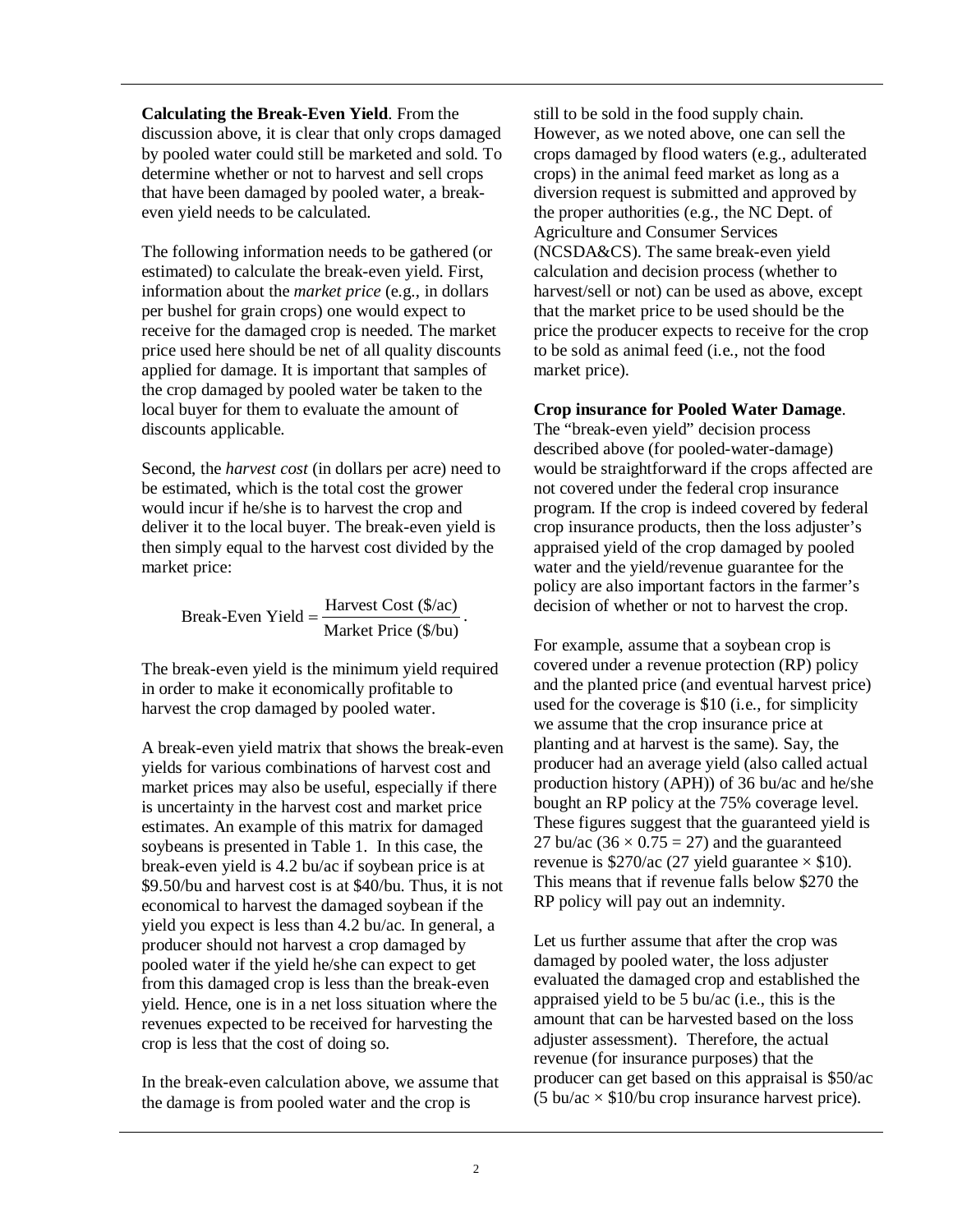Since this revenue is below the RP guarantee of \$270/ac, the producers will receive \$220/ac in indemnity payment (\$270 - \$50). If the producer does not harvest the crop damaged by pooled water, the crop insurance coverage will provide him \$220/ac in indemnity.

Suppose the farmer also took a sample of the damaged crop to the local buyer and the net market price (where discounts are accounted for) was determined to only be \$7/bu. Further, assume that if the farmer indeed harvested the soybean, the yield he will get is 5 bu/ac (i.e., same as the estimate of the loss adjuster). In this case, the farmer still gets the \$220 in indemnity payment, but gets an additional \$35 (5 bu/ac  $\times$  \$7/bu net market price), for a total return of  $$255/ac$  ( $$220/ac + $35/ac$ ). However, the cost of harvesting the damaged soybeans would have been \$40/ac, which means that the net return would be \$215/ac (\$255/ac - \$40/ac). Therefore, it is more prudent for the soybean farmer to not harvest the crop with pooled-water-damage because the net return from harvesting is \$215/ac while the return for not harvesting (and just getting the indemnity payment) is  $$220/ac$  (i.e.,  $$215/ac <$ \$220/ac).

But now assume that the net market price (inclusive of damage discounts) from the local buyer is \$9/bu. In this case, the soybean farmer will get \$45/ac (5 bu/ac  $\times$  \$9/bu) for the harvested crop damaged by pooled water. Hence, the total return would be  $$265/ac$  ( $$220/ac + $45/ac$ ) and the net return (less harvest cost) is \$225/ac. For this, the producer will receive \$5/ac more if he/she harvests the damaged crop ( $$225 > $220$ ), as compared to not harvesting and just receiving the indemnity payment.

The example above will likely be more complex if there is a difference in the planted and harvested price used for the crop insurance coverage. Nevertheless, what the example illustrates is that the following factors are important when determining whether or not to harvest a crop damaged by pooled water: appraised yield, yield/revenue guarantee, damage discounts, harvest cost, and planted/harvest price. Also, the complexity of the calculations above when there is insurance coverage, underscores the importance of working with the crop insurance agent and the local buyer.

Furthermore, as with the break-even yield calculation in the previous section, the crop insurance example/decision process described here may also be applicable for the case of "adulterated" crops diverted for the animal feed market (with appropriate changes to the net market price that should be for animal feed).

#### **FOR MORE INFORMATION (links):**

US Food and Drug Administration "Guidance for Industry: Evaluating the Safety of Flood-affected Food Crops for Human Consumption.": [https://www.fda.gov/Food/GuidanceRegulation/](https://www.fda.gov/Food/GuidanceRegulation/GuidanceDocumentsRegulatoryInformation/EmergencyResponse/ucm287808.htm) [GuidanceDocumentsRegulatoryInformation/](https://www.fda.gov/Food/GuidanceRegulation/GuidanceDocumentsRegulatoryInformation/EmergencyResponse/ucm287808.htm) [EmergencyResponse/ucm2687808.htm](https://www.fda.gov/Food/GuidanceRegulation/GuidanceDocumentsRegulatoryInformation/EmergencyResponse/ucm287808.htm)

Interview with Nicholas Piggott at SFNToday after Hurricane Matthew (with PowerPoint presentation): [http://sfntoday.com/to-harvest-or](http://sfntoday.com/to-harvest-or-not-to-harvest-flooded-crops/)[not-to-harvest-flooded-crops/](http://sfntoday.com/to-harvest-or-not-to-harvest-flooded-crops/)

#### **Author Contact Information:**

*Nicholas E. Piggott* Office Phone: 919-515-4668 Email: nick\_piggott@ncsu.edu

*Rod M. Rejesus* Office Phone: 919-513-4605 Email: rod\_rejesus@ncsu.edu

### **NC STATE UNIVERSITY**

**Note:** This publication can be downloaded at the *Crop Insurance Resources* website of the Dept. of Ag. and Resource Economics: [https://cals.ncsu.edu/are-extension/business](https://cals.ncsu.edu/are-extension/business-planning-and-operations/crop-insurance/)[planning-and-operations/crop-insurance/](https://cals.ncsu.edu/are-extension/business-planning-and-operations/crop-insurance/)